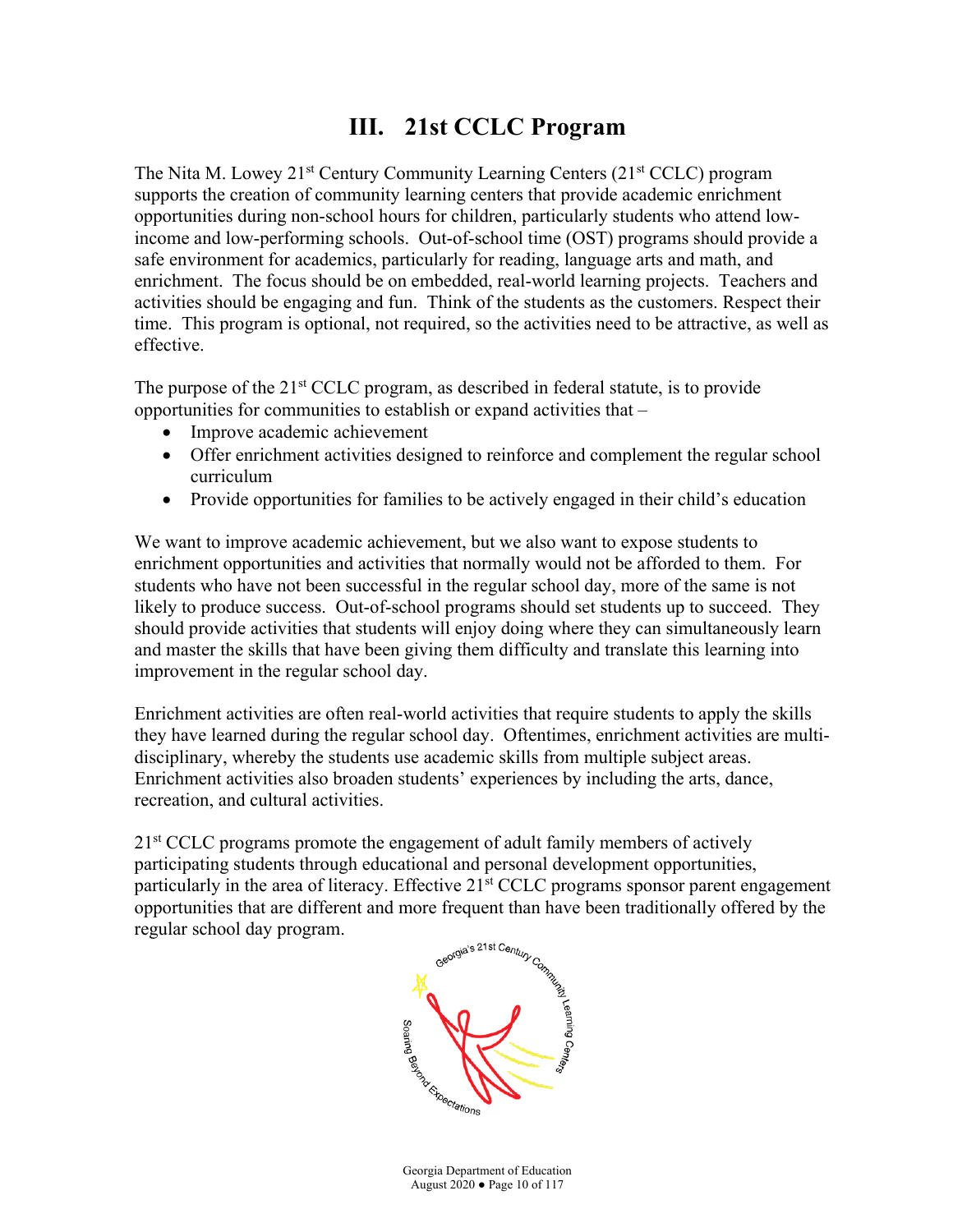# **Effective Data Collection and Program Evaluation**

As required by federal statute,  $21<sup>st</sup> CCLC$  programs must continuously measure the effectiveness of their programs to ensure high quality academic enrichment opportunities and assess the program's progress towards achieving overall student success. The results of these evaluations should be used to refine, improve and strengthen the overall quality of the program. It is especially critical that programs formalize a detailed plan to ensure access to the data necessary to analyze its progress. (e.g. student grades, assessment scores)

All subgrantees must use an external evaluator to conduct the ongoing evaluation of their programs. An external evaluator is an individual, agency, or organization, with **no** vested interest in the 21<sup>st</sup> CCLC program. This requirement refers, but is not limited, to current and former employees of the applicant or co-applicant agency, the original grant application writer(s); family members of employees, participants, and partners; and the applicant's partners. Contracts with external evaluators must be limited to an individual fiscal year with renewal options for each subsequent year of the grant term. **The amount to be paid to the evaluator from grant funds cannot exceed 3% of the annual grant award amount.** If the amount to be paid exceeds 3% of the grant award, the outstanding balance must come from other non-21st CCLC sources.

#### **A. Measurable Goals and Objectives**

- 1. For each goal, the subgrantee must include specific objectives with accompanying performance measures that are quantitative and challenging, yet achievable.
- 2. Each student-based objective must be performance based and must be able to be continuously measured throughout the year.
- 3. These measurable objectives will be monitored, and continuation funding is likely to be dependent on achieving the objectives as proven by data.
- 4. All goals and objectives must be shared with partners, regular school staff, out-of-school staff, parents, evaluator, and students and evidence of sharing is documented through agendas and sign in sheets.
- 5. End-of-the-year results on goals and objectives will be reported in Cayen AfterSchool 21.

#### **B. Formative Evaluations**

Each subgrantee must undergo periodic (formative) evaluations to assess progress toward achieving the proposed objectives and ultimate goal of providing high-quality opportunities for academic enrichment. The formative evaluations should involve both quantitative and qualitative data collection. Each subgrantee must email the completed formative evaluation to the local ERES. The due date is typically in early February with a specific date provided by GaDOE.

- 1. Used to refine, improve, and strengthen the program (i.e., continuous improvement of the program)
- 2. Made available to the public upon request

The format for the formative evaluation is provided by the  $21<sup>st</sup> CCLC$  department. The written formative evaluation reports must contain, at minimum, the following elements:

1. *Student Attendance*: Data on average daily attendance and enrollment at each site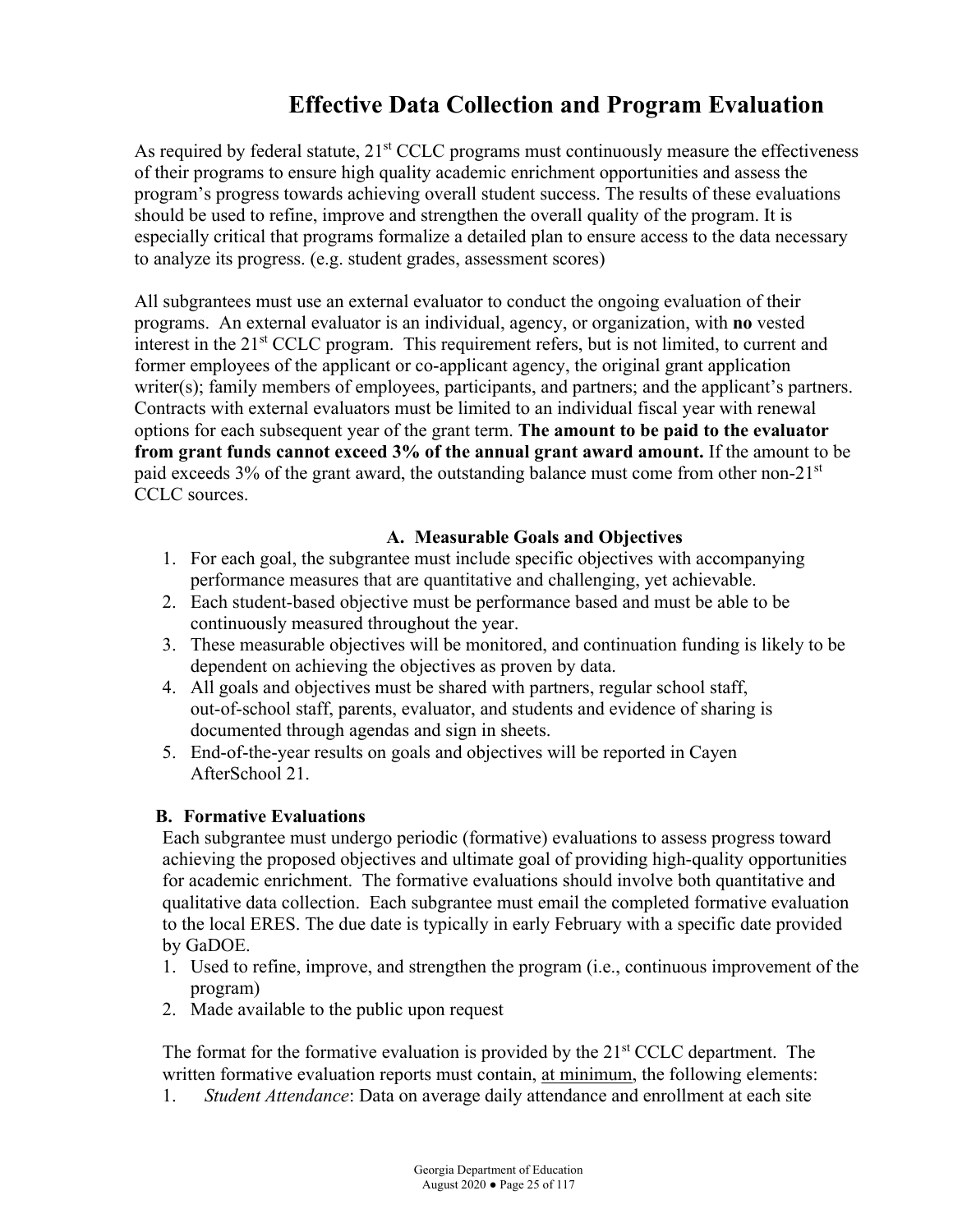- 2. *Program Operation*: Synopsis of current level of operation at each site
- 3. *Objective Assessment*: Data analysis and indication of progress towards achieving EACH objective (as required, all objectives must include measures that allow for continuous [formative] assessment)
- 4. *Recommendations*: Recommendations for programmatic refinement for all objectives where progress is not being achieved or where the program is not likely to achieve the stated objective by the end of the program year

# **C. Cayen AfterSchool 21 Data Entry**

*(Refer to Cayen AfterSchool21's online User's Manual for specific instructions.)* Cayen Afterschool 21 is the online system utilized by subgrantees to enter and maintain required program data and information that is report to US ED. Subgrantees must enter data in Cayen Afterschool 21 on a regular basis. (See Appendix O). Please see below for a list of some of the requirements:

- 1. All students must be registered into Cayen AfterSchool 21 at the beginning of the program; set up term calendar.
- 2. Georgia Testing Identification (GTID) numbers must be entered for all students.
- 3. Build rosters in Cayen AfterSchool 21.
- 4. Daily attendance must be taken and recorded in a timely manner. See Appendix O.
- 5. Grades must be entered for each grading period for English/Language Arts and math (you may enter other subject grades as determined by your program's goals and objectives).
- 6. Subgrantees are required to distribute teacher surveys and have the option to use Cayen AfterSchool 21 to generate surveys as one tool to assess the effectiveness of the program for their students. The results must be entered into Cayen AfterSchool 21 at the end of the year.
- 7. Data must be certified by the program director for school year program in accordance with the timeline established by GaDOE. Complete Annual Performance Report (APR) Certification Review Report in Cayen AfterSchool 21.

## **D. Georgia Testing Identification (GTID) Numbers and Data Collection**

Georgia Testing Identification (GTID) Numbers are unique identifiers for all students in Georgia. Student academic data is coded via the Student Information System (SIS) for all Local Education Agencies (LEAs) by entry of GTID numbers for each student. LEAs submit their SIS to GaDOE during the school year at established times. 21st CCLC subgrantees are required to provide GTID numbers for all participating students to assist with tracking attendance, academic data and federal reporting.

• Non-LEA subgrantees are required to provide their contact in each designated LEA within the geographic area with an enrollment roster that includes all students who have been enrolled and participated in 21st CCLC activities for thirty or more days. LEAs will be required to enter the GTID numbers for all participating students into the SIS for transmission to GaDOE Data Collections in Student Record.

LEA subgrantees will be required to enter GTID numbers for all 21st CCLC students who have participated in the program for thirty or more days into the SIS for transmission to GaDOE Data Collections in Student Record.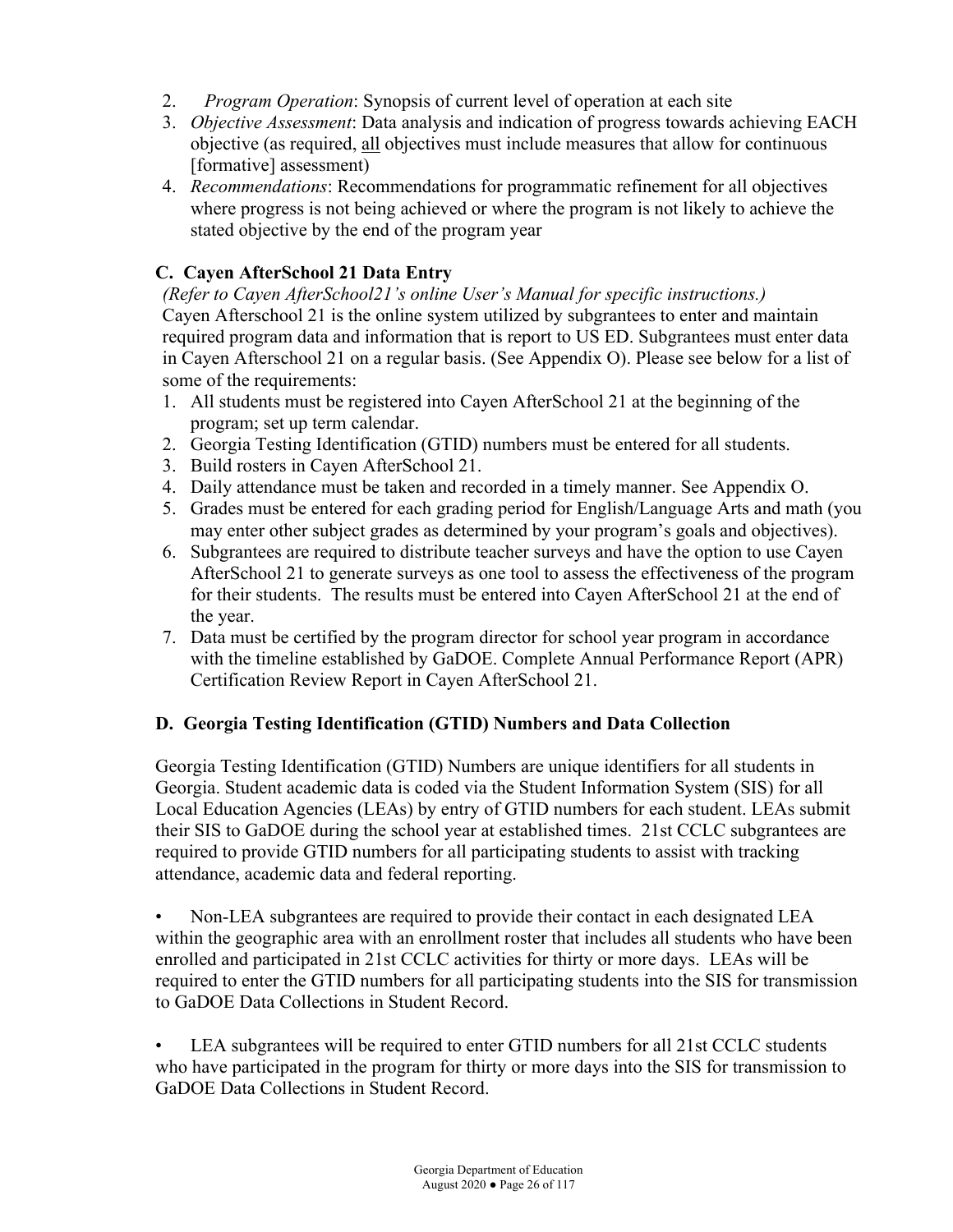Deadlines for entry of GTID data will be established by the data collections office in the coordinating school district.

Coordination between the 21st CCLC staff and the LEA Data Collections staff is important.

### **E. Summative Evaluation Requirements**

Each  $21<sup>st</sup> CCLC$  subgrant must submit a summative evaluation report typically by June with the specific date provided by GaDOE. The summative report, which is prepared by the external evaluator, must provide a detailed summary of the program and progress towards meeting each stated objective. Each report must include, at a minimum, the following major sections:

- 1. Common Data Elements page provided by GaDOE 21st CCLC
- 2. Overview and History This section must contain a general overview of the subgrantee's  $21<sup>st</sup>$  CCLC program, including a history of previous operation and how the program has progressed and grown over the past year(s) of operation, if applicable.
- 3. Student Attendance and Enrollment
	- a. Student enrollment (per site and for the grant as a whole); enrollment must include overall total enrollment and the number and percentage of regular attendees (attending >30 days).
	- b. Average daily attendance (per site)
	- c. Student demographics (e.g., gender, ethnicity)
- 4. Program Operation The summative report must include information on operation for each site within the program (e.g., days, hours, and weeks of operation for each component).
- 5. Quality of Staffing

The composition of site staff is one method for assessing the quality and breadth of a  $21<sup>st</sup>$ CCLC program. For each site within the program, the summative report must include information about staffing, such as staff demographics, student to staff ratio, staff training and/or professional learning, and utilization of certified teachers.

- 6. Objective Assessment Within the grant application,  $21<sup>st</sup> CCLC$  programs propose both objectives and methods of evaluating progress towards achieving the objectives. The summative report must include detailed information for each objective approved by GaDOE (e.g., activities, data collected, timeline, analysis, and results). Programs are not permitted to revise, reword, or otherwise change their objectives without specific written approval from GaDOE in the form of a program amendment.
- 7. Other Observations (*Optional)*

If appropriate, provide other relevant findings pertaining to the  $21<sup>st</sup> CCLC$  program. Other findings could include qualitative and/or quantitative data not related to specific objectives; quotes or statements from students, parents, or teachers; success stories of students within the program; and photographs demonstrating unique program activities and services.

- 8. Progress towards Sustainability The summative report must provide information about the program's partnerships (e.g., partnership development, partner maintenance, and contributions to the program).
- 9. Overall Recommendations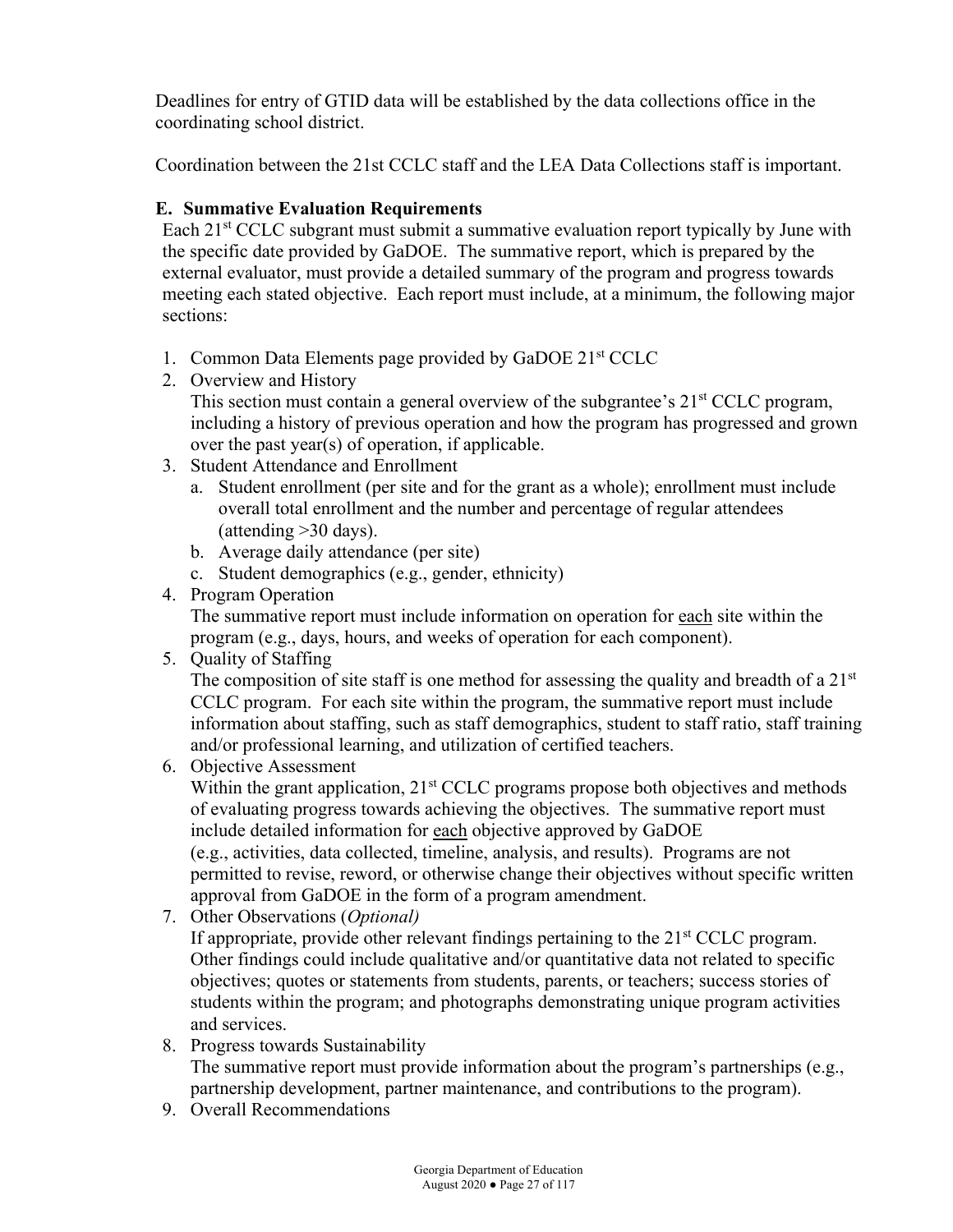Provide an overall assessment of the  $21<sup>st</sup> CCLC$  program, as well as any program-wide recommendations to enhance program quality. This is considered to be the most important section of the Summative Evaluation.

The summative evaluation report is required of all  $21<sup>st</sup> CCLC$  programs. This report will be compared to data submitted to GaDOE and the US ED to ensure accuracy of data analyzed and summarized. The 21<sup>st</sup> CCLC program must, upon request, provide GaDOE all data mentioned in the summative evaluation report. GaDOE will review all summative evaluation reports to aid in determination of whether to award discretionary continuation funding in the subsequent years of the grant award. Failure to show adequate progress towards achieving objectives may result in discontinuation of funding or increased monitoring, audit, and evaluation efforts by GaDOE. It is strongly recommended that program directors receive the summative evaluation from the program's external evaluator with adequate time to review the data and the evaluation report and return the report to the external evaluator for edits, if necessary, prior to submitting the final report to the ERES or to GaDOE.

#### **F. Summer Evaluation**

The Summer Evaluation Performance Report must be completed by all subgrantees that operate a summer program. The form for the Summer Evaluation is provided by the GaDOE. This report includes a description of the program, services and activities offered to students and families. Subgrantees must also describe how the summer program supported the identified goals and objectives. As part of the report, subgrantees may include any recommendations or revisions for the summer program. The final Summer Evaluation Performance Report must be submitted to the ERES no later than a date specified by GaDOE towards the end of August. Additional instruction will accompany the evaluation form.